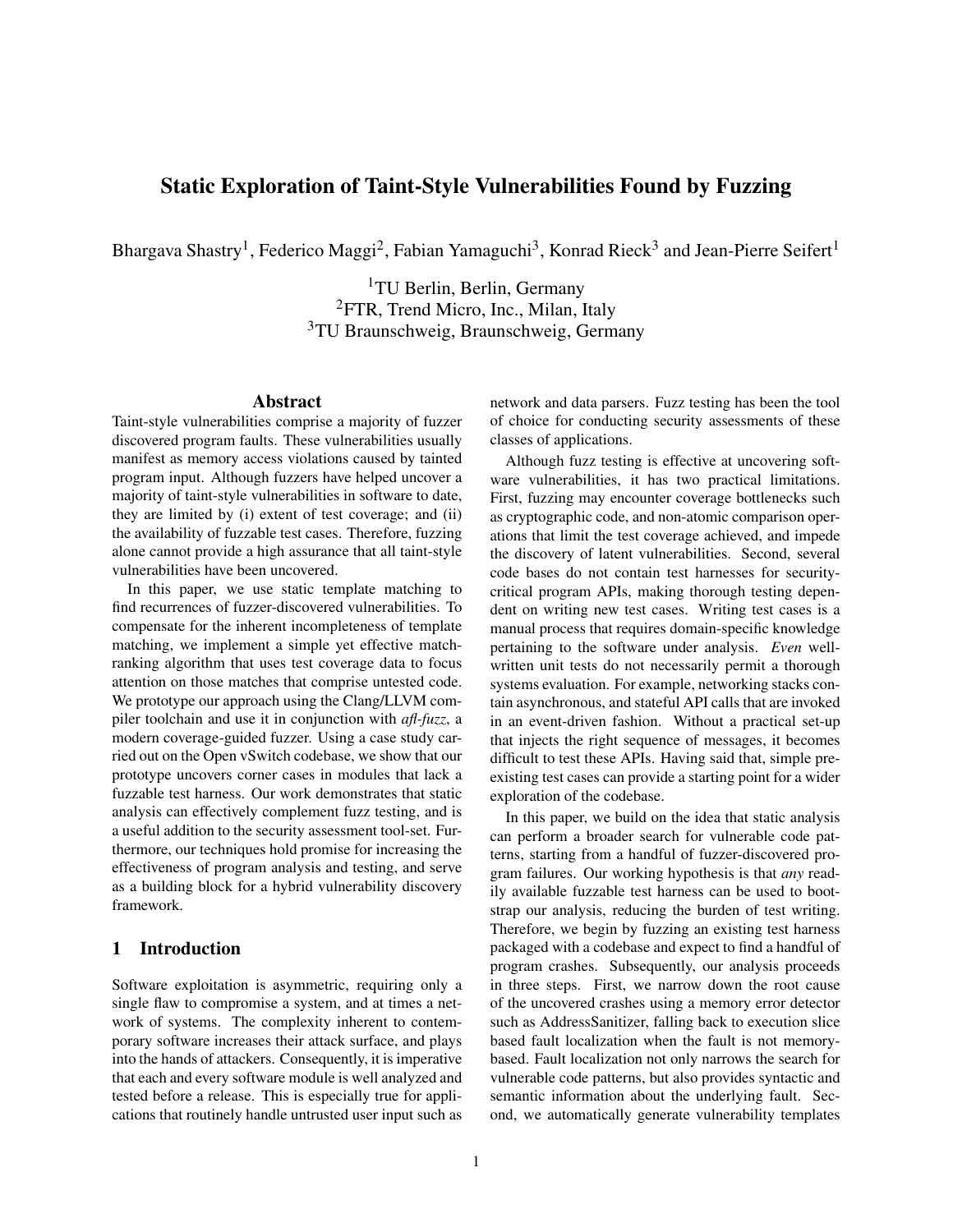

Figure 1: Work-flow of static vulnerability exploration. Templates generated from fault localized code are used to find recurring instances of a fuzzer-discovered vulnerability. The resulting matches are ranked to focus attention on potential recurring vulnerabilities in untested code.

using localized faulty code. Vulnerability templates encode both syntactic, as well as semantic features of the faulty code, making our approach superior to naïve textbased pattern matchers such as grep. Third, we rank matching code snippets (returned by template matching) by using fuzzer test coverage data: Matches comprising untested code is ranked higher than those that do not. Such a ranking system helps prioritize manual audit of untested code over code that has already undergone fuzz testing. We use afl-fuzz, a contemporary coverage-guided fuzzer, and Clang/LLVM instrumentation and static analysis framework for prototyping our approach.

We evaluate our prototype using a case study of Open vSwitch (OvS), an open-source virtual switch implementation used in data centers. We chose Open vSwitch because (i) it routinely handles untrusted input, and (ii) its existing fuzzable test cases achieve a test coverage of less than 5% providing a low assurance on software security. Results from our case study are promising. Our prototype has uncovered a potential recurring vulnerability in a portion of OvS that lacked a test harness. Moreover, in one instance, template matching has proved to be helpful in flagging a recurring vulnerability that originated in an older release of OvS. This shows that static analysis can not only complement fuzzing, but enable security assessments to be made during software development. To facilitate independent evaluation, we have open-sourced our prototype, that is available at <https://www.github.com/test-pipeline>. Contributions:

- We present an approach to improve the effectiveness of source code security audit that benefits from both the precise diagnostics of a fuzzer, and the breadth of analysis of a static analyzer.
- We prototype our approach using afl-fuzz, a contemporary coverage-guided fuzzer, and the

Clang/LLVM compiler toolchain. Our prototype automatically generates vulnerability templates from a fuzzer corpus, ranking the matches returned by template matching based on novelty.

• We evaluate our prototype using a case study of Open vSwitch codebase. Our approached has (i) helped discover one potential vulnerability in a portion of Open vSwitch that lacked a test harness; (ii) facilitated vulnerability checks at an early stage; and (iii) reduced false alarms by 50-100% in most cases demonstrating that coverage-based match ranking is effective in combating false positives.

### 2 Static Exploration of Vulnerabilities

Contemporary fuzzers and dynamic memory analysis tools have greatly advanced vulnerability detection and re-mediation, owing to their ease-of-use and public availability. Since fuzzers and memory analyzers are invoked at runtime, they require a test harness that accepts user input (usually read from a file or standard input), and invokes program APIs against this input. Therefore, the effectiveness of fuzzing and dynamic memory analysis depends on the availability of test cases that exercise a wide array of program APIs.

In practice, code bases contain test harnesses for only a limited number of program APIs. This means that, even if fuzzing were to achieve 100% test coverage for the set of *existing* test harnesses, it does not lead to 100% *program API* coverage. Furthermore, for networking software, an elaborate test setup is required for thorough testing. Our work seeks to counter practical limitations of fuzz testing using a complementary approach. It builds on the idea that the reciprocal nature of static analysis and fuzzing may be leveraged to increase the effectiveness of source-code security audits. Our key insight is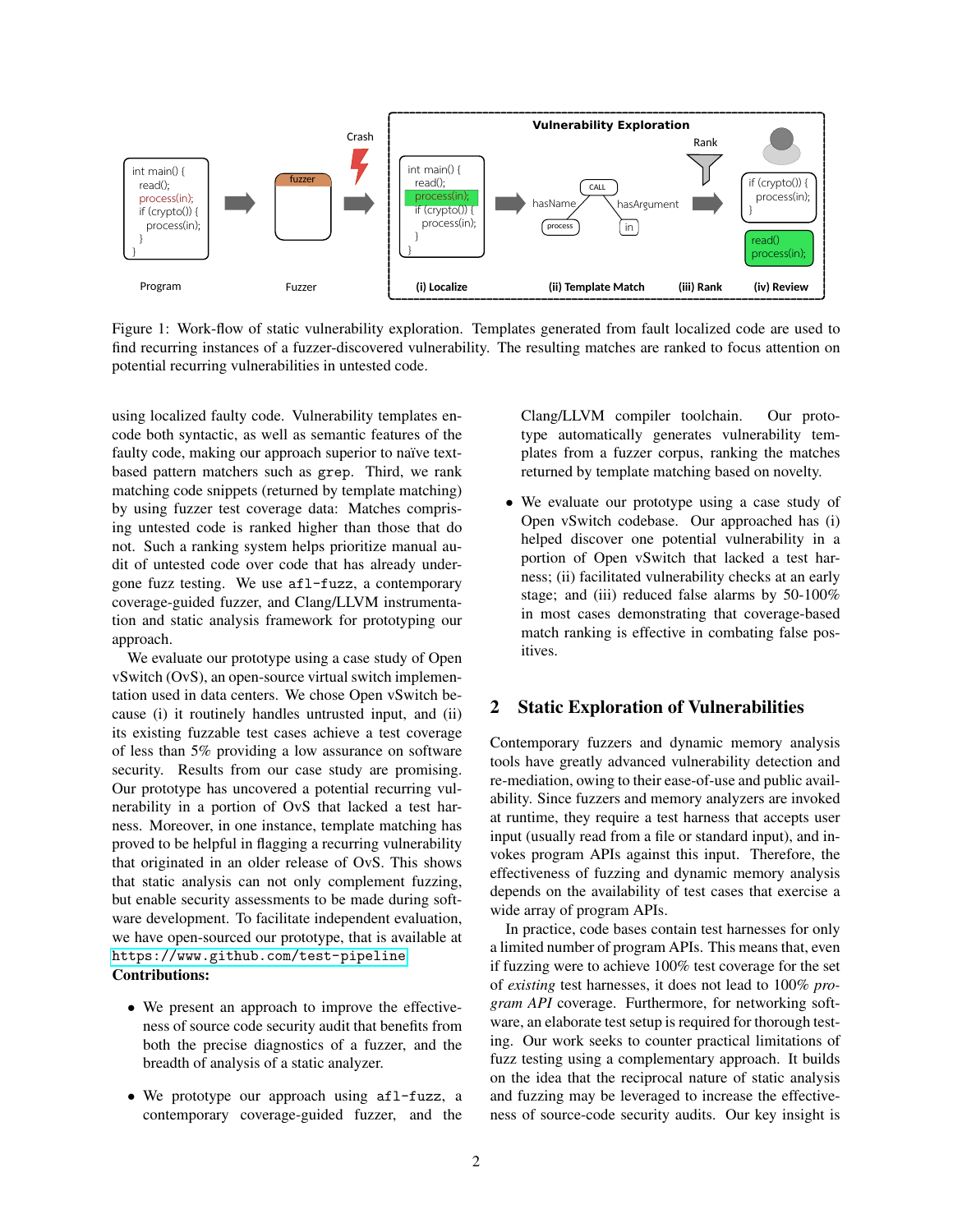<span id="page-2-0"></span>Listing 1: A representative fuzzer test harness in which two synthetic denial of service vulnerabilities have been introduced by calling the abort() function. Fault localized code is shown in red.

```
1 #include <string.h><br>2 #include <crypt.h>
 2 | #include <crypt.h><br>3 | #include <stdlib.h
 \begin{array}{c|c}\n3 & \text{#include} & \text{stdlib.h}\n4 & \text{#include} & \text{tubd}.\n\end{array}4 #include <unistd.h><br>5 #define CUSTOM() ab
 5 # define CUSTOM () abort ()<br>6 yoid fuzzable (const char
 6 void fuzzable (const char *input) {<br>
\frac{7}{7} // Fuzzer finds this bug
 7 // Fuzzer finds this bug<br>8 if (!strcmp(input, "doom
 8 if (!strcmp(input, "doom"))<br>9 abort();
        abort();<br>}
10 \,\frac{11}{12}12 void cov_bottleneck (const char *input) {<br>13 char *hash = crypt (input, "salt");
                char * hash = crypt(input, "salt");\frac{14}{15}// Fuzzer is unlikely to find this bug
16 if (!strcmp(hash, "hash_val"))<br>17 CUSTOM(); // grep misses the
                      CUSTOM(); // grep misses this
18 }
\frac{19}{20}20 \frac{1}{2} // Fuzzer test harness<br>21 // INPUT: stdin
21 // INPUT: stdin<br>22 int main () {
\begin{array}{c|c} 22 \\ 23 \end{array} int main () {<br>char buf
\begin{array}{c|c} 23 & \text{char but} & [256]; \\ 24 & \text{memset (buf. 0.} \end{array}24 memset (buf, 0, 256);<br>25 read (0, buf, 255);
\begin{array}{c|c}\n 25 & \text{read}(0, \text{buf}, 255);\n 26 & \text{fuzzable(buf)}:\n \end{array}26 fuzzable (buf);<br>27 cov_bottleneck
                cov_bottleneck(buf);
28 return 0;
29 \mid \}
```
<span id="page-2-1"></span>Listing 2: Template derived from fault localized code (green text) is matched against the test harness source code. Match #2 lists the line of code containing a similar fault pattern that is likely untested by a fuzzer.

```
Template matching :
clang - query > match
declRefExpr(
             to(
               functionDecl(
                             hasName("abort")
               )
            \lambda).bind("crash")
Match #1:
test.c:9:6: note: "crash" binds here
                abort ();
                ^~~~~
test.c:8:5: note: "root" binds here
     if (!strcmp(input, "doom"))<br>^~~~~~~~~~~~~~~~~~~~~~~~~~~~
Match #2:
test.c:17:6: note: "crash" binds here
                abort();
^~~~~
test .c :16:5: note : " root " binds here
     if (!strcmp(hash, "hash_val"))<br>^~~~~~~~~~~~~~~~~~~~~~~~~~~~~~~
2 matches .
```
that vulnerabilities discovered using a fuzzer can be localized to a small portion of application code from which vulnerability templates may be derived. These templates may then be used to find recurring vulnerabilities that may have been either missed by the fuzzer, or are present in code portions that lack a fuzzable test harness.

Motivating Example We motivate our research using the example code shown in Listing [1.](#page-2-0) The example contains two synthetic vulnerabilities that are identical: program aborts while parsing (i) the input string literal doom; (ii) the input whose cryptographic hash equals the string hash val. The abort call following the cryptographic comparison is invoked via an alias called CUSTOM. We assume that the fuzzer is able to quickly find the crash due to the string literal comparison (doom), but is unlikely to generate the input that satisfies the cryptographic operation. This is a reasonable assumption since hash collisions are highly unlikely. Faced with such a coverage bottleneck, we use the crash discovered by the fuzzer as a starting point for our vulnerability exploration, and proceed in three steps. We first localize the fault underlying the observed crash by computing the set difference of program coverage traces for the crashing and non-crashing runs respectively. Let us assume that the fuzzer corpus contains the crashing input doom and it's parent mutation, say doo. Using basic block

(line) coverage tracing which is fast to obtain, we compute the set difference of the faulty and non-faulty executions to be line 9 (i.e., the abort call). Using the localized fault together with the crash stack trace, we then search for similar call sites using an automatically generated AST template. Listing [2](#page-2-1) shows the template derived from the line of code containing a call to abort, and two matches resulting from template matching. Template matching results in two matches, one of which is the fuzzer-discovered vulnerability, and the other is a recurring instance *hiding* below cryptographic code. Although textual pattern matching for vulnerable code patterns is possible, it breaks down when code properties are crucial to finding a match e.g., call to abort() via an alias (line 5 of Listing [1\)](#page-2-0). Finally, we partially rank template matches by checking if the lines of code comprising a match have not been executed by a fuzzer (ranked high), or not (ranked low). In our example, such a ranking would place the undiscovered bug on line 17 of Listing [1](#page-2-0) above the bug on line 9 that has been found by the fuzzer.

Leveraging static analysis to complement fuzzing is appealing for two reasons. First, static analysis does not require a test harness, making it well-suited for our problem setting. Second, by taking a program-centric view, static analysis provides a greater overall assurance on software quality or lack thereof. Moreover, since we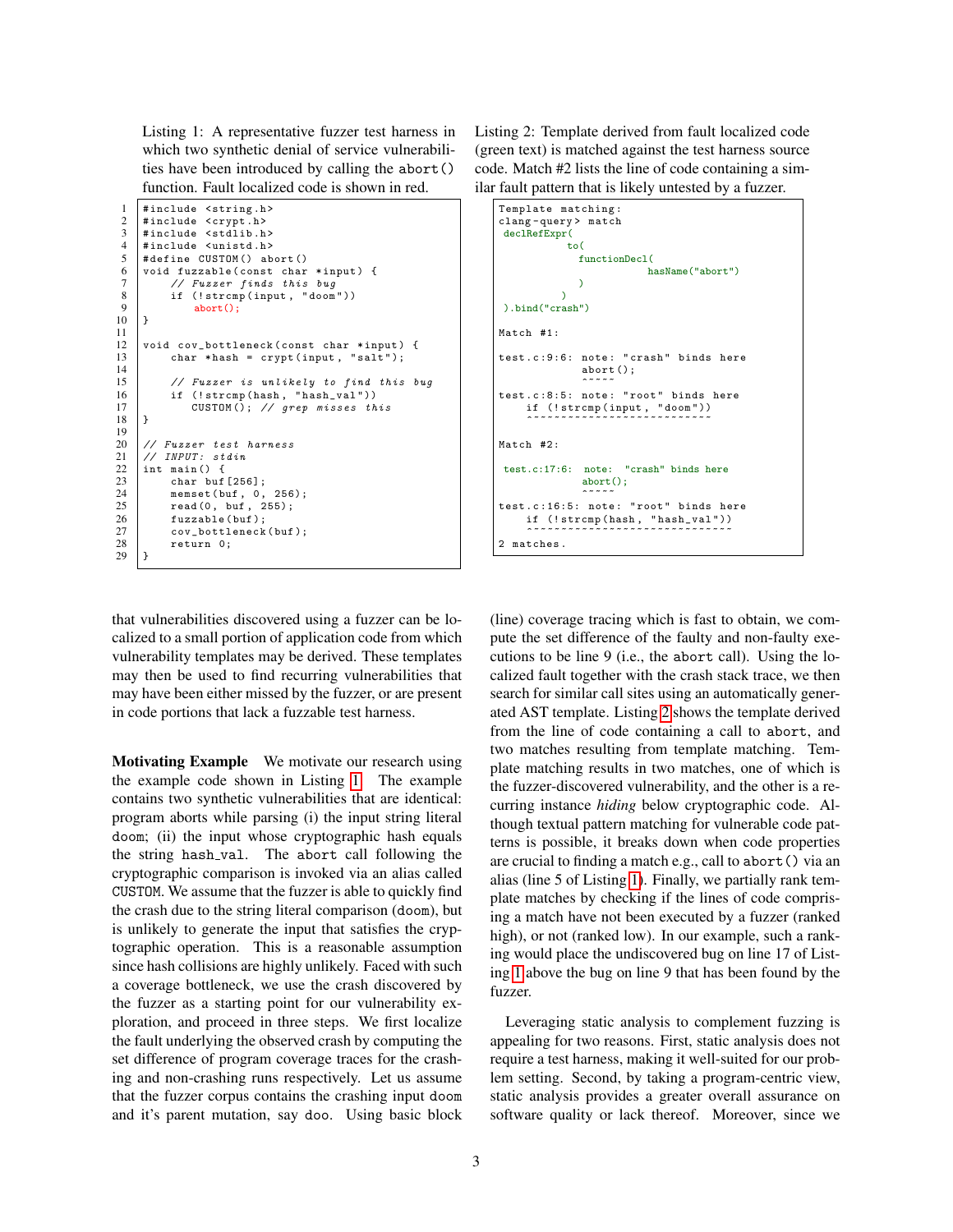leverage concrete test cases to bootstrap our analysis, our vulnerability templates focus on a specific fault pattern that has occurred at least once with a demonstrable test input. This begets greater confidence in the returned matches and a higher tolerance for false positives, from an analyst's point of view.

The proposed vulnerability exploration framework requires a coupling between dynamic and static analysis. We begin by fuzzing a readily available program test case. Subsequently, the following steps are taken to enable static exploration of fuzzer-determined program crashes.

- Fault localization: We localize vulnerabilities (faults) reported by the fuzzer to a small portion of the code base using either a dynamic memory error detector such as AddressSanitizer [\[23\]](#page-10-0), or using differential execution slices. Fault localization serves as an interface for coupling dynamic and static analyses, and facilitates automatic generation of vulnerability templates.
- Vulnerability Templates: Using lines of code returned by the fault localization module, together with the crash stack trace, we automatically generate vulnerability templates. The templates are encoded using code properties based on a program abstraction such as the abstract syntax tree (AST). Template matching is used to for finding potentially recurring vulnerabilities.
- Ranking Matches: We rank matches returned by template matching before it is made available for human review. Matches comprising lines of code not covered by fuzzing are ranked higher than those that have already been fuzzed.
- Validation: Finally, we manually audit the results returned by our analysis framework to ascertain if they can manifest as vulnerabilities in practice.

# 2.1 Fault Localization

Although a program stack trace indicates where a *crash* happened, it does not necessarily pin-point the rootcause of the failure. This is because, a failure (e.g., memory access violation) manifests much after the trail of the faulty program instructions has been erased from the active program stack. Therefore, fault localization is crucial for templating the root-cause of a vulnerability.

We localize a fuzzer-discovered program failure using a memory detector such as AddressSanitizer [\[23\]](#page-10-0). AddressSanitizer is a dynamic analysis tool that keeps track of the state of use of program memory at run time,

#### Algorithm 1 Pseudocode for execution slice based fault localization.

<span id="page-3-1"></span>

|     | 1: function OBTAIN-SLICE(Input, Program)                                            |
|-----|-------------------------------------------------------------------------------------|
| 2:  | $\triangleright$ Slice generated using coverage tracer                              |
| 3:  | Return lines executed by <i>Program</i> ( <i>Input</i> )                            |
| 4:  |                                                                                     |
|     | 5: function OBTAIN-DICE(Slice1, Slice2)                                             |
| 6:  | $dice = Slice1 - Slice2$                                                            |
| 7:  | return dice                                                                         |
| 8:  |                                                                                     |
|     | 9: function LOCALIZE-FAILURE(Fault - Input, Program, $Fuzz - Corpus$ )              |
| 10: | fault-slice = obtain-slice( <i>Fault – Input</i> , <i>Program</i> )                 |
| 11: | nonfault-input = obtain-parent-mutation( $Fault - Input$ , $Fuzz - Corpus$ )        |
| 12: | $nonfault \text{-}slice = obtain \text{-}slice (non fault \text{-} input, Program)$ |
| 13: | fault-dice = obtain-dice(fault-slice, nonfault-slice)                               |
| 14: | return fault-dice                                                                   |

flagging out-of-bounds reads/writes at the time of occurrence. However, AddressSanitizer cannot localize failures *not* caused by memory access violations. For this reason, we additionally employ a differential execution slicing  $<sup>1</sup>$  $<sup>1</sup>$  $<sup>1</sup>$  algorithm to localize general-purpose defects.</sup>

Agrawal et al. [\[11\]](#page-10-1) first proposed the use of differential execution slices (that the authors named execution dices) to localize a general-purpose program fault. Algorithm [1](#page-3-1) shows an overview of our implementation of this technique. First, the execution slice for a faulty input is obtained (*f ault* −*slice*, line 10 of Algorithm [1\)](#page-3-1). Second, the fuzzer mutation that preceded the faulty input and did not lead to a failure is determined (line 11), and the execution slice for this input obtained (line 12). Finally, the set difference of the faulty and the non-faulty execution slices is obtained (line 13). This set difference is called the fault dice for the observed failure. We obtain execution slices of a program using the SanitizerCoverage tool [\[3\]](#page-10-2).

In summary, fault localization helps us localize a fuzzer-discovered vulnerability to a small portion of the codebase. Faulty code may then be used to automatically generate vulnerability templates.

#### 2.2 Vulnerability Templates

Faulty code snippets contain syntactic and semantic information pertaining to a program failure. For example, the fact that dereference of the len field from a pointer to struct udp leads to an out-of-bounds memory access contains (i) the syntactic information that len field dereference of a data-type struct udp are potentially error-prone; and (ii) the semantic information that tainted input flows into the struct udp type record, and that appropriate sanitization is missing in this particular instance. Therefore, we leverage both syntactic, and semantic information to facilitate static exploration of fuzzer-determined program crashes.

<span id="page-3-0"></span><sup>&</sup>lt;sup>1</sup>An execution slice is the set of source lines of code/branches executed by a given input.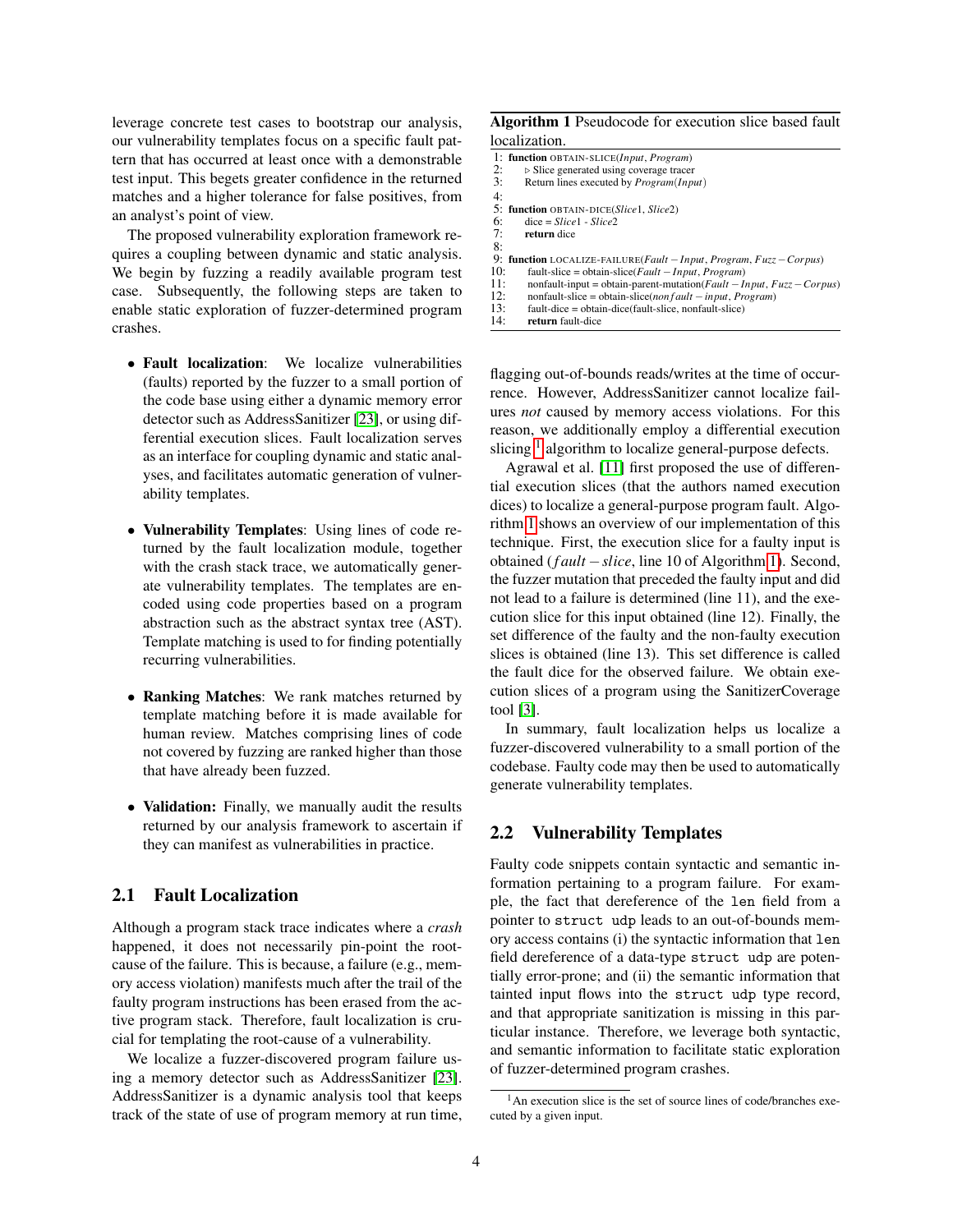Syntactic and semantic templates are derived from localized code snippets, and the crash stack trace. Syntactic templates are matched against the program's abstract syntax tree (AST) representation, while semantic templates against the program's control flow graph (CFG) representation. In the following, we briefly describe how templates are generated, and subsequently matched.

Syntactic Templates Syntactic templates are matched against the program abstract syntax tree (AST). They may be formulated as functional predicates on properties of AST nodes. We describe the process of formulating and matching AST templates using an out-of-bounds read in UDP parsing code of Open vSwitch v2.6.1 that 12 was found by afl-fuzz and AddressSanitizer.

Listing [3](#page-4-0) shows the code snippet responsible for the out-of-bounds read. The faulty read occurs on line 636 of Listing [3](#page-4-0) while dereferencing the udp header struct field called udp\_1en. The stack trace provided by AddressSanitizer is shown in Listing [4.](#page-4-1) In this instance, the fault is localized to the function named check 14 udp. Post fault localization, a vulnerability (AST) template is derived from the AST of the localized code itself.

<span id="page-4-0"></span>Listing 3: Code snippet from Open vSwitch v2.6.1 that contains a buffer overread vulnerability in UDP packet parsing code.

```
\begin{array}{c|c}\n624 & \text{static inline bool} \\
625 & \text{check 14 ub} & \text{const}\n\end{array}625 check_14_udp (const struct conn_key * key 626 const void * data, size t s
\begin{array}{c|c}\n 626 & \text{const void *data, size_t size,} \\
 \hline\n 627 & \text{const void *13}\n \end{array}const void *13)
628
629 const struct udp_header * udp = data ;
630
631 - // Bounds check on data size missing<br>632 - if (size < UDP_HEADER_LEN) {
\begin{array}{c|c} 632 & - & \text{if (size} < \text{UDP-HEADER. } \\ 633 & - & \text{return false;} \end{array}return false;
634
635<br>636
                  size_t udp_len = ntohs(udp->udp_len);
637
638 if (0VS\_UNLIKELY (udp_len \lt CDP_EEADER_LEN \mid 639) if (0VS\_UNLIKELY (udp_len \gt size)) f
639 \begin{array}{c|c}\n639 & \text{udp\_len} > \text{size})\n\end{array} {<br>640 return false;
              return false;<br>}
641 }
\begin{array}{c} 642 \\ 643 \end{array} }
643 }
```
Listing [6](#page-5-0) shows the AST fragment of the localized 551 faulty code snippet, generated using the Clang compiler.  $\frac{552}{553}$  ... The AST fragment is a sub-tree rooted at the declaration statement on line 636, that assigns a variable named udp\_len of type size\_t, to the value obtained by dereferencing a struct field called udp\_len of type const unsigned short from a pointer named udp that points to a variable of type to struct udp header. Using the filtered AST fragment, we use AST template matching to find similar declaration statements where udp\_len is dereferenced. The templates are generated by automatically parsing the AST fragment (as shown in Listing [6\)](#page-5-0), and creating Clang libASTMatcher [\[1\]](#page-10-3) style functional

predicates. Subsequently, template matching is done on the entire codebase. Listing [7](#page-5-1) shows the generated template and the matches discovered.

<span id="page-4-1"></span>Listing 4: Stack trace for the buffer overread in UDP packet parsing code obtained using AddressSanitizer.

```
1 ================================================
     2 ==48662== ERROR : AddressSanitizer :
    heap-buffer-overflow on address 0x60600000ef3a at
      pc 0x0000005fd716 bp 0x7ffddc709c70
      5 sp 0 x7ffddc709c68
     READ of size 2 at 0x60600000ef3a thread T0
         #0 0x5fd715 in check_14_udp
9 lib/conntrack.c:636:33<br>10 #1 0x5fcdcb in extract
          #1 0x5fcdcb in extract_14
11 lib/conntrack.c: 903:29
12 #2 0x5f84bd in conn_key_extract<br>13 1ib/conntrack.c:978:13
         lib/conntrack.c: 978:13
          14 #3 0 x5f78c4 in conntrack_execute
          15 lib / conntrack . c :304:14
16 #4 0 x56df58 in pcap_batch_execute_conntrack
\begin{array}{c|c}\n 17 & \text{tests/test-contract.c:186:9} \\
 \hline\n 18 & \text{if } \n \end{array}18 ...
19 ================================================
```
AST templates are superior to simple code searching tools such as grep for multiple reasons. First, they encode type information necessary to filter through only the relevant data types. Second, they are flexible enough to mine for selective code fragments, such as searching for udp len dereferences in binary operations in addition to declaration statements only.

<span id="page-4-2"></span>Listing 5: Match returned using automatically generated AST template shows a potentially recurring vulnerability in Open vSwitch 2.6.1. This new flaw was present in the portion of OvS code that lacked a test harness and was found during syntactic template matching.

```
\begin{array}{c|c} 538 \overline{)} & \text{static void} \\ 539 & \text{pinctrl\_han} \end{array}539 pinctrl_handle_put_dhcpv6_opts (struct dp_packet<br>540 *pkt in struct ofputil packet in *pin
540 * pkt_in, struct ofputil_packet_in * pin,<br>541 struct of phuf * userdata, struct of phuf
541 struct of pbuf *userdata, struct of pbuf<br>542 *continuation OVS_UNUSED)
         * continuation OVS_UNUSED)
543 {
544<br>545
545 // Incoming packet parsed into udp struct<br>546 struct udp header *in udp =
546 struct udp_header *in_udp =<br>547 dp_pack
                                                     dp_packet_14(pkt_in);
548<br>549
549 // Dereference missing bounds checking<br>550 size t udp len = ntohs(in udp->udp len):
                size_t udp len = ntohs(in udp->udp len);
```
Listing [5](#page-4-2) shows one of the matches discovered (see Match #3 of Listing [7\)](#page-5-1). In the code snippet shown in Listing [5,](#page-4-2) the OVS controller function named pinctrl \_handle put dhcpv6 opts handles an incoming DHCP packet (containing a UDP packet) that is assigned to a pointer to struct udp header, and subsequently dereferenced in the absence of a bounds-check on the length of the received packet. This is one of the bugs found using syntactic template matching that was reported upstream, and subsequently patched by the ven-

6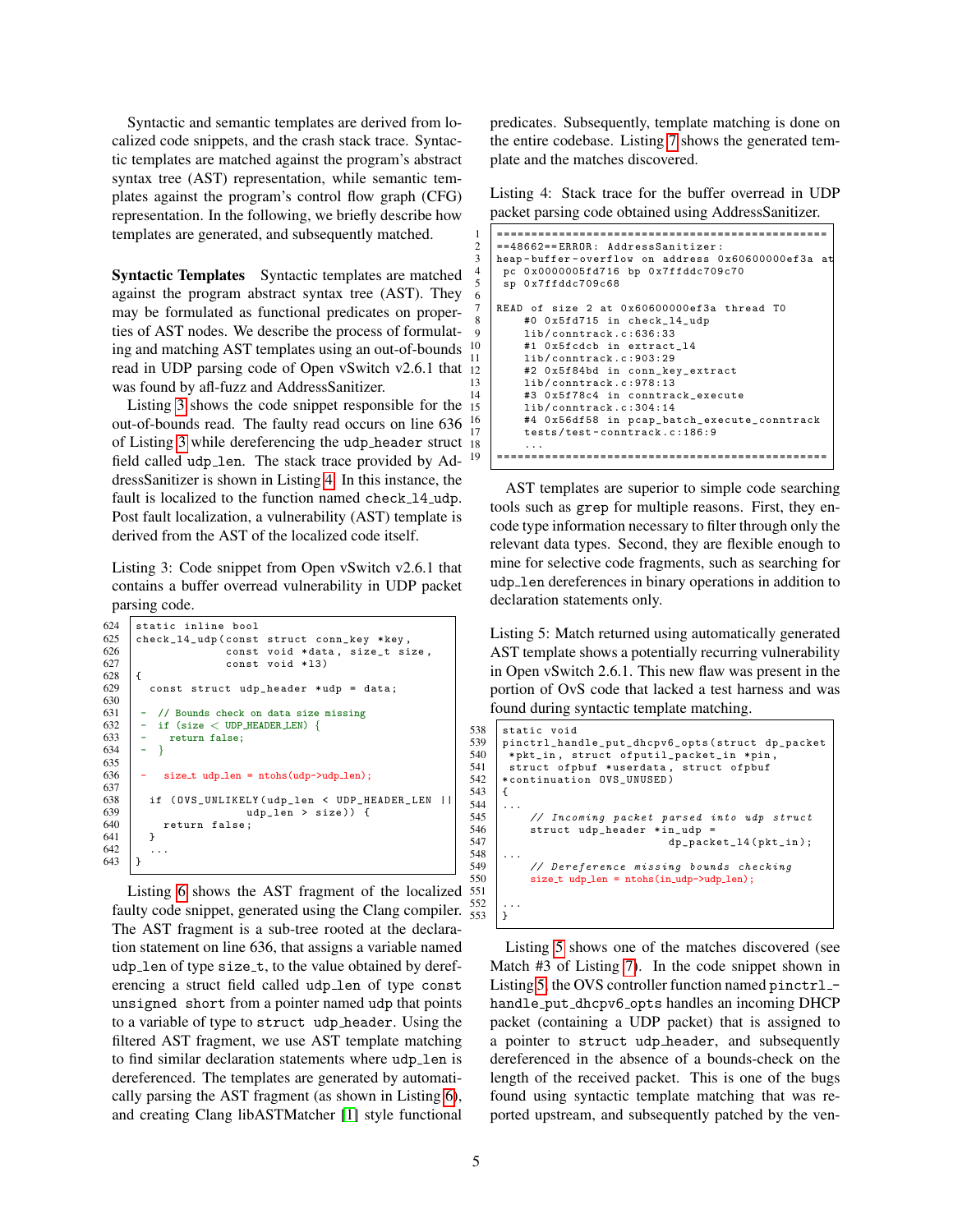<span id="page-5-0"></span>Listing 6: AST of the localized fault that triggers an out-of-bounds read in UDP packet parsing code. AST nodes of interest are shown in green.

```
1 | |-DeclStmt 0x3232120 <line:636:5, col:41><br>2 | '-VarDecl lib/conntrack.c:636:12 used u
2 | \vert '-VarDecl lib/conntrack.c:636:12 used udp_len 'size_t':'unsigned long' cinit 3
 \begin{array}{c|c} 3 & \ldots \\ 4 & \ldots \end{array}\begin{array}{c} 4 \\ 5 \end{array} ...
 5 | | | | '-MemberExpr 0x32318f0 <1ib/conntrack.c:636:28, col:33><br>6 \overline{)} const ovs_be16':'const unsigned short' lvalue - > udp_len 0x3102ae0
 6 'const ovs be16':'const unsigned short' lvalue - > udp len 0x3102ae0
 7 | | | | | ' <sup>'</sup>-ImplicitCastExpr 0x32318d8 <col:28> 'const struct udp_header *'<br>8 <LValueToRValue>
 \begin{array}{c|c}\n8 < LValueToRValue\n\end{array}9 | | | | | | | | '-DeclRefExpr 0x32318b0 <col:28> 'const struct udp_header *'<br>10 | 1value Var 0x3231680 'udp' 'const struct udp_header *'
     lvalue Var 0x3231680 'udp' 'const struct udp header *'
```
<span id="page-5-1"></span>Listing 7: AST template matching and its output. The code snippet surrounding match #3 is shown in Listing [5.](#page-4-2)

```
1 =============================== Query ===============================
 2 | let member memberExpr (allOf (hasDeclaration (namedDecl (hasName ("udp_len")))<br>3 | hasDescendant (declRefExpr (hasType (pointsTo (recordDecl (hasName ("udp_header
      hasDescendant ( declRefExpr ( hasType ( points To ( recordDecl ( hasName (" udp_header ") ) ) ) ) ) ) )
 \frac{4}{5}m declStmt (hasDescendant (member))
 rac{6}{7}7 =============================== Matches ===============================
 \begin{array}{c|c} 8 & \text{Match} & \text{#1:} \\ 9 & \text{ovn/contr} \end{array}9 ovn/controller/pinctrl.c:635:5: note: "root" binds here<br>10 out_ip6->ip6_ctlun.ip6_un1.ip6_un1_plen = out_udp->
10 out_ip6 -> ip6_ctlun . ip6_un1 . ip6_un1_plen = out_udp -> udp_len ;
11 ^~~~~~~~~~~~~~~~~~~~~~~~~~~~~~~~~~~~~~~~~~~~~~~~~~~~~~~~~~
12
\begin{array}{c|c}\n 13 & \text{Match} & \text{#2:} \\
 14 & \text{tests/tes}\n \end{array}tests/test-conntrack.c:52:9: note: "root" binds here
15 | \text{udp}->\text{udp}-\text{vdp} = htons (ntohs (\text{udp}->\text{udp}-\text{vdp}) + tid);
16 ^~~~~~~~~~~~~~~~~~~~~~~~~~~~~~~~~~~~~~~~~~~~~~~
17
\begin{array}{c|c}\n 18 & \text{Match} & \text{#3:} \\
 \hline\n 19 & \text{own/contr} \\
 \end{array}ovn/controller/pinctrl.c:550:5: note: "root" binds here
20 size_t udp_len = ntohs(in_udp->udp_len);<br>21
22 \mid 3 Matches.
```
dor [\[10\]](#page-10-4). Moreover, this match alerted the OvS developers to a similar flaw in the DNS header parsing code.

To be precise, vulnerability templates need to encode both data and control flow relevant failure inducing code. Otherwise, explicit sanitization of tainted input will be missed, leading to false positives. To this end, we augment syntactic template matching with semantic (control and data-flow) template matching.

Semantic Templates Control and data-flow templates encode semantic code properties needed to examine the flow of tainted input. However, since each defect is characterized by unique control and data-flow, semantic templates are harder to automate. We remedy this problem by providing *fixed* semantic templates that are generic enough to be applied to any defect type.

We parse the program crash stack trace to perform semantic template matching. First, we determine the function in which the program fails (top-most frame in the crash trace), and generate a template to match other callsites of this function. We call this a *callsite* template. Callsite templates intuitively capture the insight that, if a program failure manifests in a given function, other calls to that function demand inspection. Second, for memory access violation related vulnerabilities, we determine the data-type of the variable that led to an access violation, and assume that this data-type is *tainted*. Subsequently, we perform taint analysis on this data-type terminating at pre-determined security-sensitive sinks such as memcpy, strcpy etc. We call this a *taint* template. Taint templates provide insight on risky usages of a datatype that is known to have caused a memory access violation. Callsite and taint templates are matched against the program control flow graph (CFG). They have been implemented as extensions to the Clang Static Analyzer framework [\[2\]](#page-10-5).

# 2.3 Match Ranking

Matches returned using static template matching may be used to (in)validate potentially recurring vulnerabilities in a codebase. However, since vulnerability templates over-approximate failure-inducing code patterns, false positives are inevitable. We remedy the false-positive problem using a simple yet practical match ranking algorithm.

Algorithm [2](#page-6-0) presents the pseudocode for our match ranking algorithm. The procedure called RANK-MATCHES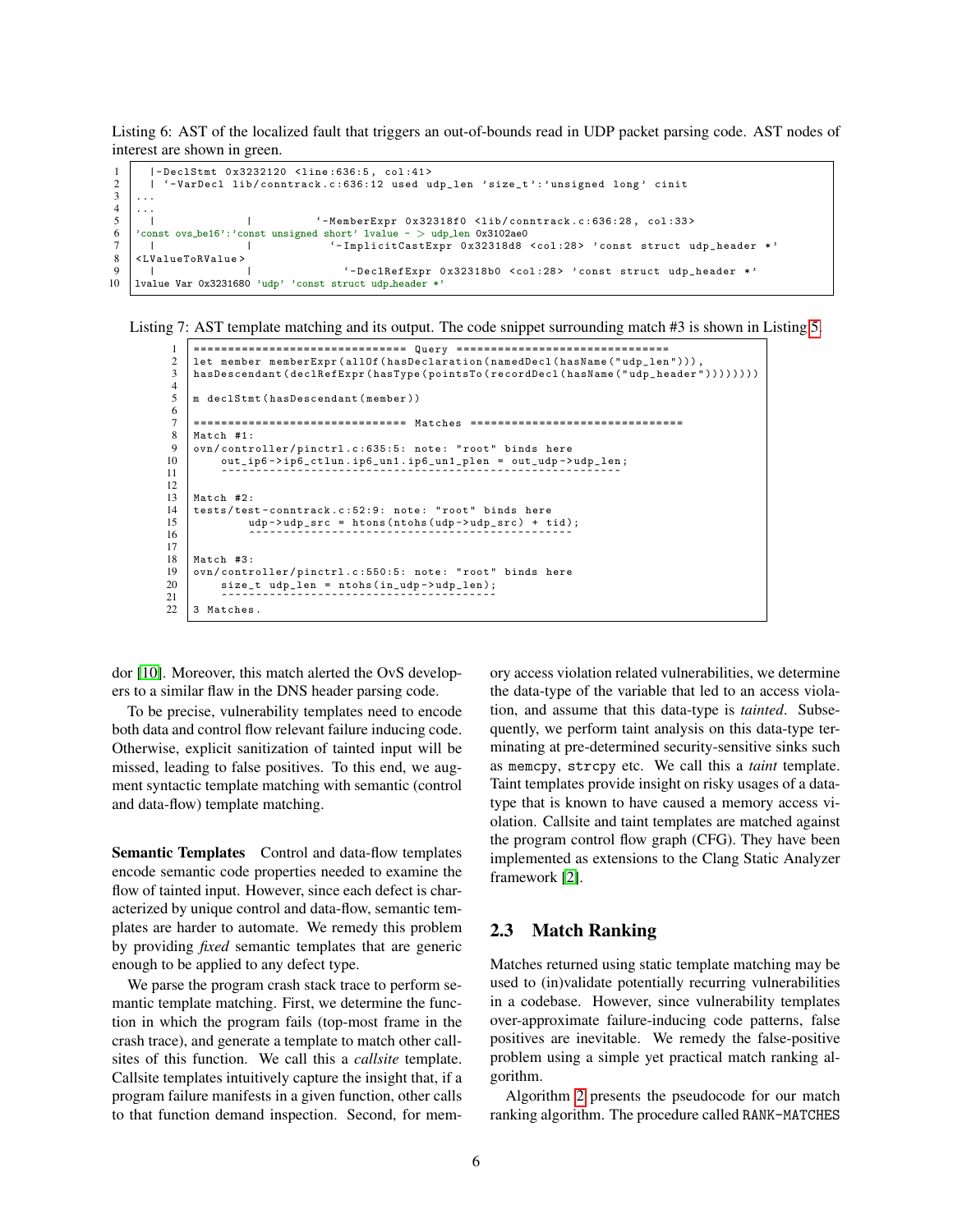accepts the set of template matches (denoted as *Matches*), and the set of program functions covered by fuzz testing (denoted as *Coverset*) as input, and returns a partially orders list suitable for manual review. For each match, we apply a ranking predicate on the program function in which the match was found. We call this function, the *matching unit*. The ranking predicate (denoted as the procedure *isHigh*) takes two input parameters: the matching function name, and the *Coverset*. Under the hood, *isHigh* simply performs a test of set membership; it checks if the matching unit is a member of the coverset, returning True if it is a member, False otherwise. All matching units that satisfy the ranking predicate are ranked high, while the rest are ranked low. The ranked list is returned as output.

Our ranking algorithm is implemented in Python using a hash table based data structure. When the coverset is given, ranking a match takes  $O(1)$  on average, and  $O(n)$ in the worst case, where  $n$  is the number of functions in the coverset. On average, the time to rank all matches grows linearly with the number of matches. This is really fast in practice e.g., in the order of a few milliseconds (see Table [3\)](#page-8-0).

Although afl encodes program coverage information internally, the encoded information is not at the source code level. For this reason, our prototype leverages *GCov* [\[9\]](#page-10-6), a publicly available source code level program coverage tracing tool, for obtaining the coverset of test inputs in the fuzzer corpus. Although our prototype currently uses function as a matching unit, it may be suitably altered to work at the level of source line of code (basic blocks). However, there is a trade-off between coverset (and matching unit) granularity (function vs. basic block) and the run time for obtaining the coverset. Function level tracing is fast but can lead to untested bugs being incorrectly ranked low (e.g., buggy untested line of code in a tested function); basic block level tracing is relatively slower but it eliminates false negatives. For our prototype implementation, we have favored lower run time over ranking soundness in view of the thousands of test cases that fuzzer corpora usually contain. Indeed, our evaluation shows that this is a reasonable trade-off. However, we plan to implement a granularity switch that will permit the user to switch to basic block tracing at a modest run time cost.

Validation Although match ranking helps reduce the burden of false positives, it does not eliminate them entirely. Therefore, we rely on manual audit to ascertain the validity of analysis reports. Nonetheless, our approach focuses attention on recurrences of demonstrably vulnerable code patterns, thereby reducing the extent of manual code audit.

Algorithm 2 Pseudocode for ranking statically explored vulnerability matches.

<span id="page-6-0"></span>

|     | 1: function $\text{ISHIGH}(Matching - unit, Coverset)$          |
|-----|-----------------------------------------------------------------|
| 2:  |                                                                 |
| 3:  | <b>for</b> each $m = unit$ in <i>Coverset</i> <b>do</b>         |
| 4:  | <b>if</b> $m$ – unit == Matching – unit <b>then return</b> True |
| 5:  | return False                                                    |
| 6:  |                                                                 |
|     | 7: function RANK-MATCHES(Matches, Coverset)                     |
| 8:  | $RHigh = \emptyset$                                             |
| 9:  | $RLow = \emptyset$                                              |
| 10: |                                                                 |
| 11: | for each <i>match</i> in <i>Matches</i> do                      |
| 12: | <b>if</b> isHigh( <i>match</i> , <i>Coverset</i> ) <b>then</b>  |
| 13: | $RHigh += match$                                                |
| 14: | else                                                            |
| 15: | $\text{RI}$ ow $\text{+}$ = match                               |
| 16: | return (RHigh, RLow)                                            |

# 3 Case Study: Open vSwitch

We evaluated our approach on multiple versions of Open vSwitch, an open-source virtual switch used in data centers. We chose Open vSwitch for evaluation because (i) it is a good representative of production code; (ii) it has insufficient test harnesses suitable for fuzzing, resulting in program edge coverage of less than 5%.

Our evaluations were performed using afl-fuzz for fuzzing, AddressSanitizer for fault localization, falling back to our implementation of differential slice-based fault localization, and our implementation of static template generation, matching, and ranking algorithms. Experiments were carried out on a 64-bit machine with 80 CPU threads (Intel Xeon E7-4870) clocked at 2.4 GHz, and 512 GB RAM.

Fuzzing and Fault Localization Using the baseline fuzzer, we discovered multiple out-of-bounds reads and assertion failures in packet parsing code in Open vSwitch. All the discovered flaws were triaged to ascertain their security impact, and subsequently reported upstream and fixed. For each unique vulnerability, we used our fault localization module comprising Address-Sanitizer, and differential execution slicing, to determine the lines of code triggering the vulnerability.

Template Matching Using localized code, we automatically generated a template suitable for matching similar code patterns elsewhere in the codebase. For example, the AST snippet shown in Listing [6](#page-5-0) was parsed to derive a template for CVE-2017-9264. Subsequently, we used the tool clang-query to perform template matching using the derived template. Listing [7](#page-5-1) shows the outcome of template matching for one of the bugs comprising CVE-2017-9264. For each vulnerability that the fuzzer discovered, we counted the number of matches (excluding the known vulnerability itself) returned using template matching.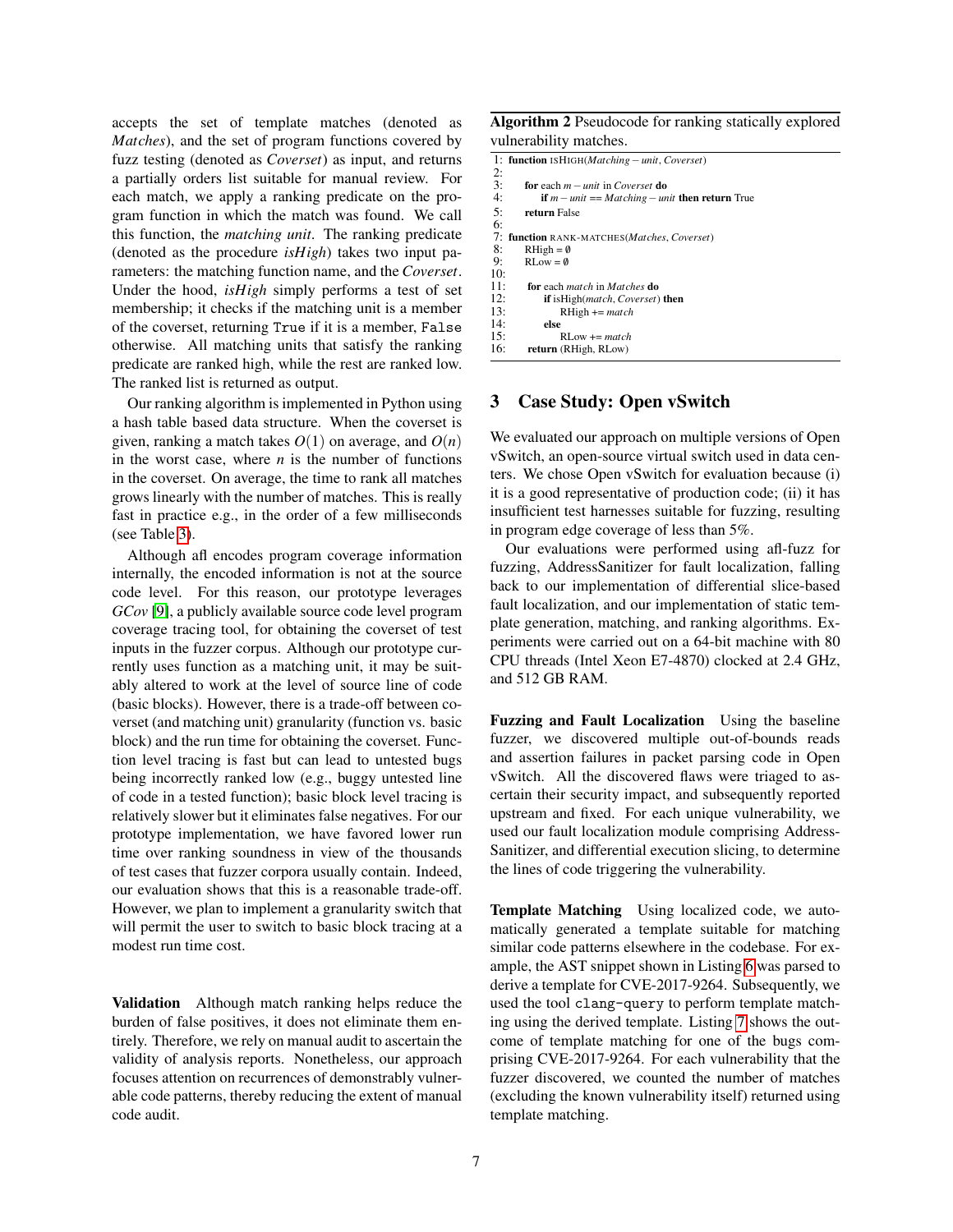| <b>Fuzzer-Discovered Vulnerability</b> | CVE ID             | <b>Explored Matches</b> True Positives |              |
|----------------------------------------|--------------------|----------------------------------------|--------------|
| Out-of-bounds read (IP)                | CVE-2016-10377 [4] |                                        |              |
| Out-of-bounds read (TCP)               | CVE-2017-9264 [7]  | 10                                     | $\mathbf{0}$ |
| Out-of-bounds read (UDP)               | CVE-2017-9264      |                                        |              |
| Out-of-bounds read (IPv6)              | CVE-2017-9264      |                                        | $\mathbf{0}$ |
| Remote DoS due to assertion failure    | CVE-2017-9214 [5]  | 22                                     | 0            |
| Remote DoS due to unhandled packet     | CVE-2017-9263 [6]  | 34                                     | $\Omega$     |
| Out-of-bounds read                     | CVE-2017-9265 [8]  |                                        | 0            |
| Total                                  |                    | 96                                     |              |

Table 1: Summary of static vulnerability exploration carried out on vulnerabilities found by fuzzing Open vSwitch. For each fuzzer-discovered vulnerability, our prototype generate a vulnerability template, and matched it against the entire codebase.

| <b>CVE ID</b>  | Explored matches | Ranked high (untested) | Reduction in FP (in $\%$ ) |
|----------------|------------------|------------------------|----------------------------|
| CVE-2016-10377 |                  | 0                      | 100                        |
| CVE-2017-9264  | 10               | $\theta$               | 100                        |
| CVE-2017-9264  |                  |                        |                            |
| CVE-2017-9264  | 3                | $\left($               | 100                        |
| CVE-2017-9214  | 41               | 17                     | 59                         |
| CVE-2017-9263  | 34               | 17                     | 50                         |
| CVE-2017-9265  |                  | 0                      | 100                        |
| Total          | 96               | 36                     | 62                         |

Table 2: Effectiveness of our matching ranking algorithm in highlighting untested code, and assisting in fast review of matches.

We used semantic template matching only when syntactic template matching was too broad to capture the code pattern underlying the vulnerability. For example, if a program crash was caused by a failed assertion, syntactic templates (that matched calls to all assertion statements), were augmented with semantic templates (that matched a smaller subset of assertion statements involving tainted data types).

Ranking The returned matches were ranked using our proposed ranking algorithm (see Algorithm [2\)](#page-6-0), and the ranked output was used as a starting point for manual security audit. Matches ranked high were reviewed first. This enabled us to devote more time to audit untested code, than the code that had already undergone testing.

#### 3.1 Analysis Effectiveness

We evaluated the effectiveness of our approach in two ways: Quantifying (i) the raw false positive rate of our analysis; (ii) the benefit of the proposed ranking algorithm in reducing the effective false positive rate after match ranking was done.

To quantify the number of raw false positives, we counted the total number of statically explored matches, <span id="page-7-1"></span><span id="page-7-0"></span>and the number of true positives among them. A match was deemed a true positive if manual audit revealed that the tainted instruction underwent no prior sanitization and was thus potentially vulnerable. Table [1](#page-7-0) summarizes our findings. Our prototype returned a total of 96 matches for the 7 vulnerabilities found by fuzzing (listed in column 1 of Table [1\)](#page-7-0). Out of 96 matches, only one match corresponding to CVE-2017-9264 was deemed a new potential vulnerability. This was reported upstream and subsequently patched [\[10\]](#page-10-4). Moreover, the reported (potential) vulnerability helped OvS developers uncover another similar flaw in the DHCPv6 parsing code that followed the patched UDP flaw.

Our ranking algorithm ranked untested code over tested code, thereby helping reduce the manual effort involved in validating potential false positives. Although it is hard to correctly quantify the benefit of our ranking algorithm in bringing down the false positive rate, we employ a notion of *effective* false positive rate. We define the effective false positive rate to be the false positive rate only among highly ranked matches. This is intuitive, since auditing untested code is usually more interesting to a security analyst than auditing code that has already undergone testing. Table [2](#page-7-1) summarizes the number of effective false positives due to our analysis. In total, there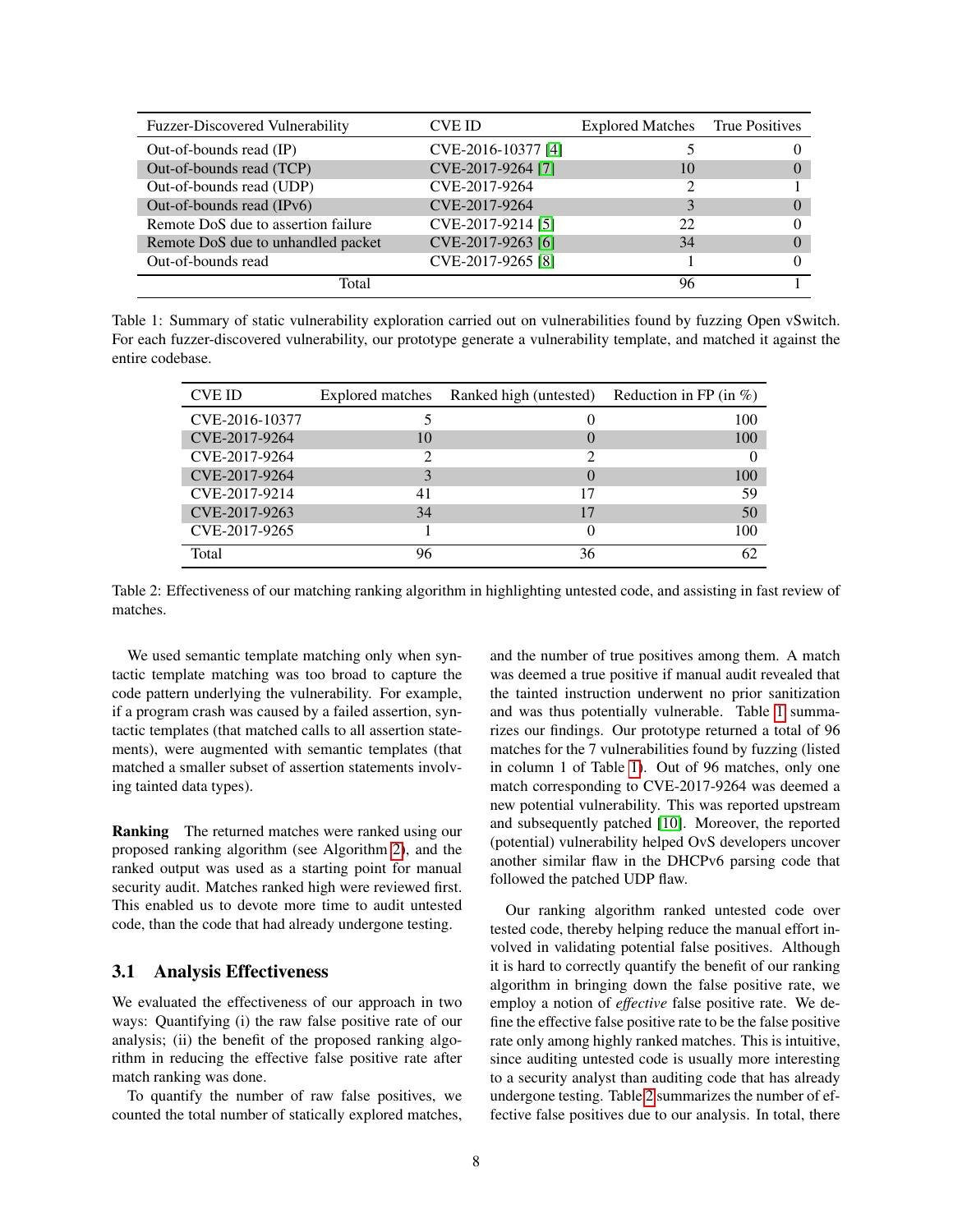| <b>CVE ID</b>        | Localization     | Syntactic | Semantic                 | Ranking          | Total Run Time | Normalized |
|----------------------|------------------|-----------|--------------------------|------------------|----------------|------------|
| CVE-2016-10377       | 82ms             | 1.66s     | -                        | 63ms             | 1.80s          | 0.20x      |
| CVE-2017-9264 (TCP)  | 84ms             | 3.20s     | $\qquad \qquad -$        | 64ms             | 3.34s          | 0.25x      |
| CVE-2017-9264 (UDP)  | 86 <sub>ms</sub> | 4.77s     | $\overline{\phantom{0}}$ | 59ms             | 4.91s          | 0.37x      |
| CVE-2017-9264 (IPv6) | 91ms             | 4.71s     | —                        | 60ms             | 4.86s          | 0.36x      |
| CVE-2017-9214        | 9 <sub>ms</sub>  | 8.44s     | 44.17s                   | 60 <sub>ms</sub> | 52.67s         | 5.51x      |
| CVE-2017-9263        | 9ms              | 11.88s    | 44.26s                   | 59ms             | 57.09s         | 5.97x      |
| CVE-2017-9265        | 111ms            | 5.74s     | $\overline{\phantom{0}}$ | 56 <sub>ms</sub> | 5.9s           | 0.62x      |

Table 3: Run times of fault localization, template matching, and match ranking for all statically explored vulnerabilities in Open vSwitch. The absolute and relative (to code compilation) run times for our end-to-end analysis is presented in the final two columns. A normalized run time of 2x denotes that our end-to-end analysis takes twice as long as code compilation.

were 36 matches (out of 96) that were ranked high, bringing down the raw false positive rate by 62%. Naturally, we confirmed that the single true positive was among the highly ranked matches.

Match ranking helps reduce, but not eliminate the number of false positives. Indeed, 1 correct match out of 36 matches is very low. Having said that, our approach has borne good results in practice, and has helped advance the tooling required for secure coding. The additional patch that our approach contributed to is not the only way in which our approach met this objective. We discovered that the template derived from the vulnerability CVE-2016-10377 present in an earlier version of Open vSwitch (v2.5.0), could have helped eliminate a similar vulnerability (CVE-2017-9264) that was introduced in a later version (v2.6.1), perhaps during software development itself. We manually checked that, had the newly introduced vulnerability been present in the earlier version of Open vSwitch, it would have been flagged by our tool and ranked high. This shows that our approach is suitable for regression testing. Indeed, OvS developers noted in personal communications with the authors that the matches returned by our tooling not only encouraged reasoning about corner cases in software development, but helped catch bugs (latent vulnerabilities) at an early stage.

# 3.2 Analysis Runtime

We quantified the run time of our tooling by measuring the total and constituent run times of our workflow steps, starting from fault localization, and template matching, to match ranking. Table [3](#page-8-0) presents our analysis run times for each of the fuzzer-discovered vulnerabilities in Open vSwitch. Since fault localization was done using dynamic tooling (AddressSanitizer/coverage tracing), it was orders of magnitude faster (ranging between 9–111 milliseconds) than the time required for static template matching. For each fuzzer-discovered <span id="page-8-0"></span>vulnerability, we measured the template matching run time as the time required to construct and match the vulnerability template against the entire codebase. Template matching run time comprised between 92–99% of the end-to-end runtime of our tooling, and ranged from 1.8 seconds to 57.09 seconds. Syntactic template matching was up to 4x faster than semantic template matching. This conformed to our expectations, as semantic matching is slower due to the need to encode (and check) program data and control flow in addition to its syntactic properties. Nonetheless, our end-to-end vulnerability analysis had a normalized run time (relative to code compilation time) of between 0.2x to 5.97x. The potential vulnerability that our analysis pointed out in untested UDP parsing code, was returned in roughly a third of the time taken for code compilation of the codebase. This shows that our syntactic analysis is fast enough to be applied on each build of a codebase, while our semantic analysis is more suitable to be invoked during daily builds. Moreover, given the low run time of our analysis, templates derived from a vulnerability discovered in a given release may be continuously applied to future versions of the same codebase as part of regression testing.

# 4 Related Work

Our work brings together ideas from recurring vulnerability detection, and program analysis and testing. In the following paragraphs, we compare our work to advances in these areas.

Patch-based Discovery of Recurring Vulnerabilities Redebug [\[16\]](#page-10-12) and Securesync [\[22\]](#page-10-13) find recurring vulnerabilities by using syntax matching of templates derived from vulnerability patches. Thus, *patched* vulnerabilities form the basis of their template-based matching algorithms. In contrast, we template a vulnerability based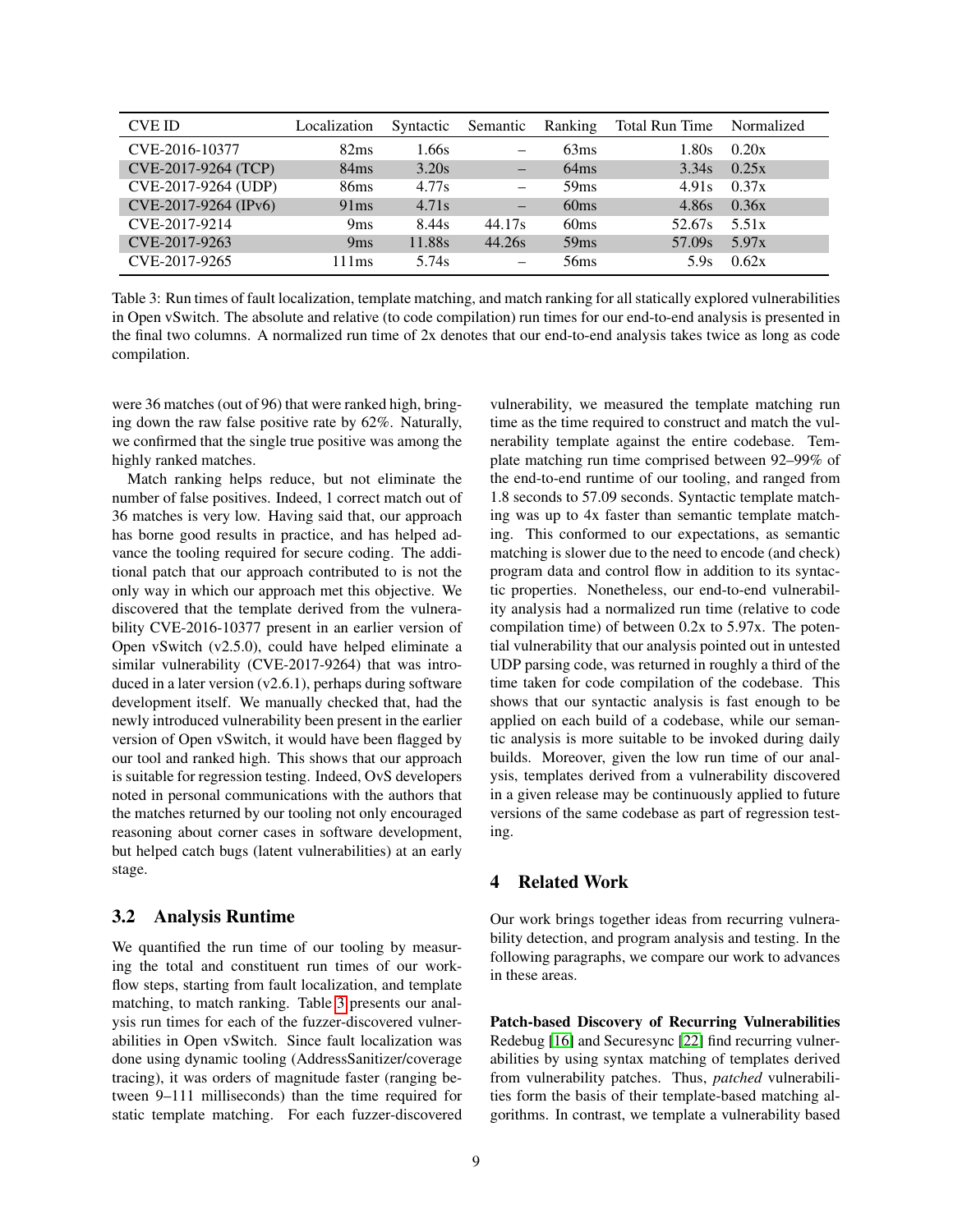on automatically localized failures, and debug information obtained from fuzzer reported crashes. What makes our setting more challenging is the lack of a reliable code pattern (usually obtained from a patch) to build a template from. As we have shown, it is possible to construct vulnerability templates even in this constrained environment and find additional vulnerabilities even *in the absence* of patches.

Code Clone Detection We are not the first to present a pattern-based approach to vulnerability detection. Yamaguchi et al. [\[25\]](#page-11-0) project vulnerable code patterns derived from patched vulnerabilities on to a vector space. This permits them to extrapolate known vulnerabilities in current code, thereby permitting the discovery of recurring vulnerabilities.

Other researchers have focused on finding code clones regardless of them manifesting as vulnerabilities [\[13,](#page-10-14) [14,](#page-10-15) [19,](#page-10-16) [21\]](#page-10-17). Code clone detection tools such as CP-Miner [\[20\]](#page-10-18), CCFinder [\[18\]](#page-10-19), Deckard [\[17\]](#page-10-20) solve the problem of finding code clones but rely on sample code input to be provided. These tools solve the more general problem of finding identical copies of user-provided code. Although these tools serve as a building block for recurring vulnerability discovery, they require that the user specifies the code segment to be matched. Manual specification of code templates might not be feasible while auditing third-party code. Therefore, we leverage the fuzzer for discovering vulnerable code patterns.

Hybrid Vulnerability Discovery SAGE [\[15\]](#page-10-21) is a white-box fuzz testing tool that combines fuzz testing with dynamic test-case generation. Constraints accumulated during fuzz testing are solved using an SMT solver to generate test cases that the fuzzer alone could not generate. This is expensive because it requires a sophisticated solver. In a similar vein, Driller [\[24\]](#page-11-1) augments fuzzing through selectively resorting to symbolic execution when fuzzer encounters coverage bottlenecks. The use of symbolic execution to augment fuzzing is complementary to our approach. In practice, security audits would benefit from both our approach as well as that proposed by prior researchers.

Saner [\[12\]](#page-10-22) combines static and dynamic analyses towards identifying XSS and SQL injection vulnerabilities in web applications. The authors of Saner use static analysis to capture a set of taint source-sink pairs from web application code, and subsequently use dynamic analysis on the captured pairs to tease out vulnerabilities. Their evaluation on popular PHP applications show that dynamic analysis is able to bring down the number of false positives produced by static analysis, and find multiple vulnerabilities. Like our work, Saner demonstrates that static and dynamic analyses can effectively complement each other. In contrast to Saner, we differ in the order of analyses performed (we perform static analysis driven vulnerability exploration after confirmed taint source-sink pairs have been found), and in the target programming language.

Yamaguchi et al. [\[26\]](#page-11-2) automatically infer search patterns for taint-style vulnerabilities from source code by combining static analysis and unsupervised machine learning. They show that their approach helps reduce the amount of code audit necessary to spot recurring vulnerabilities by up to 94.9%, enabling them to find 8 zeroday vulnerabilities in production software. Their work is close in spirit to ours. However, we avoid the computational overhead involved in their workflow (building a code property graph, pattern clustering etc.), while retaining their template matching run time. In our framework, fault localization and result ranking run times are almost negligible.

#### 5 Conclusions and Future Work

Fuzzing is a time-tested technique for discovering taintstyle vulnerabilities in software. However, fuzzing is mainly limited by test coverage, and the availability of fuzzable test cases. In this paper, we leverage static analysis to perform an exhaustive search by using fuzzerdiscovered vulnerabilities as a starting point.

We use fault localization techniques to narrow down the search for vulnerable code patterns. Subsequently, localized code is used to automatically generate vulnerability templates. False positives have been the primary drawback of static analysis tools. As a remedy, we propose a ranking algorithm that brings attention to potential vulnerabilities in untested code.

We evaluate our approach on multiple versions of the Open vSwitch codebase, a popular virtual switch used in data centers. Using static exploration of fuzzerdiscovered vulnerabilities, we were able to discover an additional potential vulnerability in untested code. Furthermore, we show that a vulnerability template derived from a dated vulnerability would have helped discover a recurring vulnerability in a later software release. This shows that static vulnerability exploration has the potential to weed out flaws at an early stage of software development. Indeed, our case study highlights the need to complement existing software testing approaches like fuzzing with static analysis.

Our work leaves open multiple avenues for future work. At present, we rely on manual validation of statically discovered faults. This may be complemented using selective symbolic execution tools such as *angr* so that additional diagnostics such as path reachability and concrete test input may be obtained. Orthogonally, the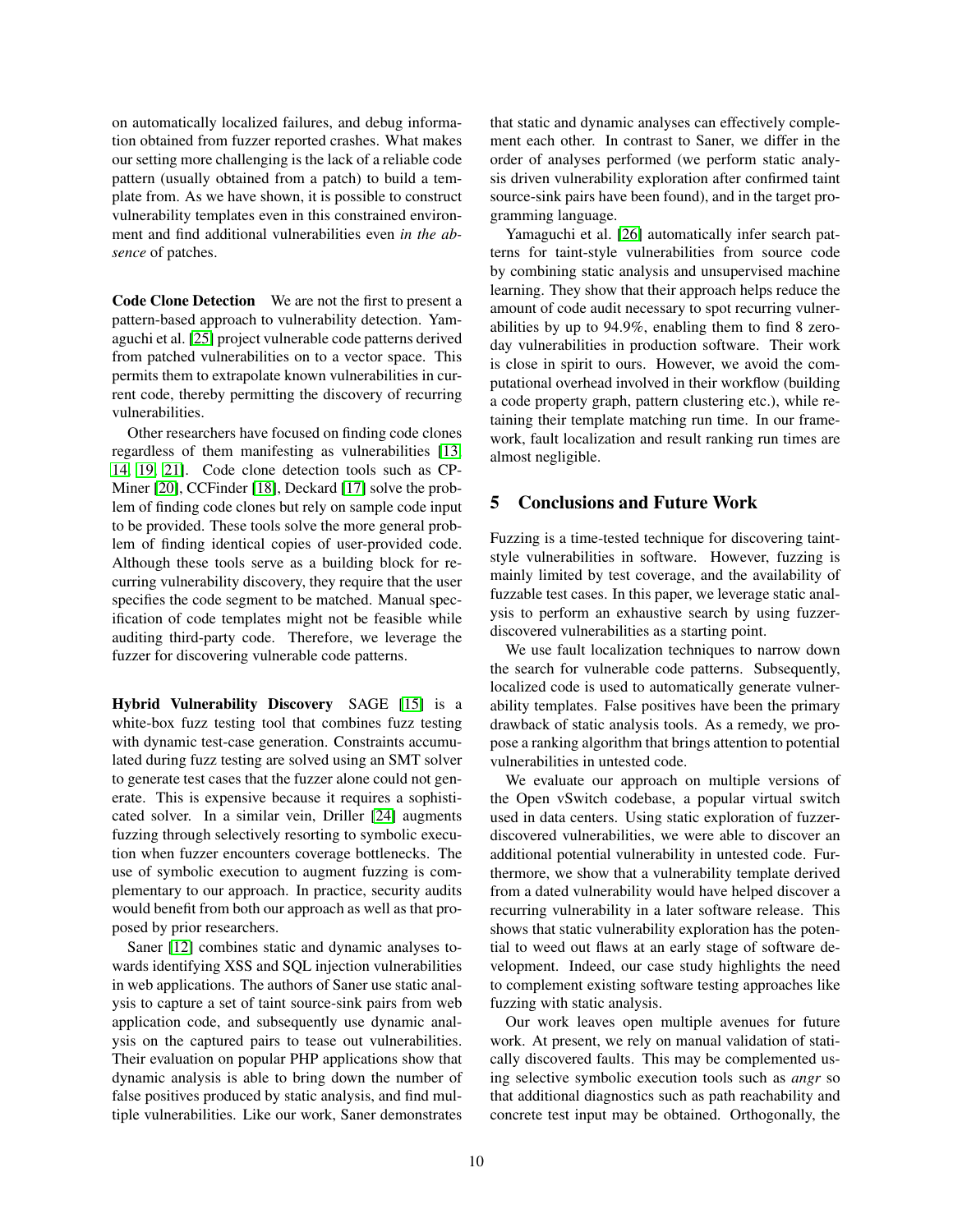precision of our templates can be improved by modeling data sanitization functions more precisely.

Acknowledgements. We would like to thank Kashyap Thimmaraju for helping validate bug reports in an experimental test bed. This work was supported by the following awards and grants: Bundesministerium für Bildung und Forschung (BMBF) under Award No. KIS1DSD032 (Project Enzevalos). The opinions, views, and conclusions contained herein are those of the author(s) and should not be interpreted as necessarily representing the official policies or endorsements, either expressed or implied, of BMBF, or any other funding body involved.

#### References

- <span id="page-10-3"></span>[1] Clang ast matcher reference. [http://clang.llvm.](http://clang.llvm.org/docs/LibASTMatchersReference.html) [org/docs/LibASTMatchersReference.html](http://clang.llvm.org/docs/LibASTMatchersReference.html). Accessed: 31/5/2017.
- <span id="page-10-5"></span>[2] Clang static analyzer. [https://clang-analyzer.](https://clang-analyzer.llvm.org/) [llvm.org/](https://clang-analyzer.llvm.org/). Accessed: 25/5/2017.
- <span id="page-10-2"></span>[3] Clang/llvm sanitizercoverage. [https://clang.llvm.](https://clang.llvm.org/docs/SanitizerCoverage.html) [org/docs/SanitizerCoverage.html](https://clang.llvm.org/docs/SanitizerCoverage.html). Accessed: 23/5/2017.
- <span id="page-10-7"></span>[4] CVE-2016-10377. [https://cve.mitre.org/cgi](https://cve.mitre.org/cgi-bin/cvename.cgi?name=CVE-2016-10377)[bin/cvename.cgi?name=CVE-2016-10377](https://cve.mitre.org/cgi-bin/cvename.cgi?name=CVE-2016-10377). Accessed: 24/5/2017.
- <span id="page-10-9"></span>[5] CVE-2017-9214. [https://cve.mitre.org/cgi](https://cve.mitre.org/cgi-bin/cvename.cgi?name=CVE-2017-9214)[bin/cvename.cgi?name=CVE-2017-9214](https://cve.mitre.org/cgi-bin/cvename.cgi?name=CVE-2017-9214). Accessed: 24/5/2017.
- <span id="page-10-10"></span>[6] CVE-2017-9263. [https://cve.mitre.org/cgi](https://cve.mitre.org/cgi-bin/cvename.cgi?name=CVE-2017-9263)[bin/cvename.cgi?name=CVE-2017-9263](https://cve.mitre.org/cgi-bin/cvename.cgi?name=CVE-2017-9263). Accessed: 24/5/2017.
- <span id="page-10-8"></span>[7] CVE-2017-9264. [https://cve.mitre.org/cgi](https://cve.mitre.org/cgi-bin/cvename.cgi?name=CVE-2017-9264)[bin/cvename.cgi?name=CVE-2017-9264](https://cve.mitre.org/cgi-bin/cvename.cgi?name=CVE-2017-9264). Accessed: 24/5/2017.
- <span id="page-10-11"></span>[8] CVE-2017-9265. [https://cve.mitre.org/cgi](https://cve.mitre.org/cgi-bin/cvename.cgi?name=CVE-2017-9265)[bin/cvename.cgi?name=CVE-2017-9265](https://cve.mitre.org/cgi-bin/cvename.cgi?name=CVE-2017-9265). Accessed: 24/5/2017.
- <span id="page-10-6"></span>[9] gcov: A test coverage program (online documentation). [https://gcc.gnu.org/onlinedocs/gcc/](https://gcc.gnu.org/onlinedocs/gcc/Gcov.html) [Gcov.html](https://gcc.gnu.org/onlinedocs/gcc/Gcov.html). Accessed: 25/5/2017.
- <span id="page-10-4"></span>[10] pinctrl: Be more careful in parsing dhcpv6 and dns. [https://mail.openvswitch.org/pipermail/](https://mail.openvswitch.org/pipermail/ovs-dev/2017-May/332712) [ovs-dev/2017-May/332712](https://mail.openvswitch.org/pipermail/ovs-dev/2017-May/332712). Accessed: 24/5/2017.
- <span id="page-10-1"></span>[11] H. Agrawal, J. R. Horgan, S. London, and W. E. Wong. Fault localization using execution slices and dataflow tests. In *Software Reliability Engineering, 1995. Proceedings., Sixth International Symposium on*, pages 143–151. IEEE, 1995.
- <span id="page-10-22"></span>[12] D. Balzarotti, M. Cova, V. Felmetsger, N. Jovanovic, E. Kirda, C. Kruegel, and G. Vigna. Saner: Composing static and dynamic analysis to validate sanitization in web applications. In *2008 IEEE Symposium on Security and Privacy (sp 2008)*, pages 387–401. IEEE, 2008.
- <span id="page-10-14"></span>[13] I. D. Baxter, A. Yahin, L. Moura, M. Sant'Anna, and L. Bier. Clone detection using abstract syntax trees. In *Software Maintenance, 1998. Proceedings., International Conference on*, pages 368–377. IEEE, 1998.
- <span id="page-10-15"></span>[14] S. Bellon, R. Koschke, G. Antoniol, J. Krinke, and E. Merlo. Comparison and evaluation of clone detection tools. *IEEE Transactions on software engineering*, 33(9), 2007.
- <span id="page-10-21"></span>[15] P. Godefroid, M. Y. Levin, and D. Molnar. Sage: whitebox fuzzing for security testing. *Queue*, 10(1):20, 2012.
- <span id="page-10-12"></span>[16] J. Jang, A. Agrawal, and D. Brumley. Redebug: finding unpatched code clones in entire os distributions. In *Security and Privacy (SP), 2012 IEEE Symposium on*, pages 48–62. IEEE, 2012.
- <span id="page-10-20"></span>[17] L. Jiang, G. Misherghi, Z. Su, and S. Glondu. Deckard: Scalable and accurate tree-based detection of code clones. In *Proceedings of the 29th international conference on Software Engineering*, pages 96–105. IEEE Computer Society, 2007.
- <span id="page-10-19"></span>[18] T. Kamiya, S. Kusumoto, and K. Inoue. Ccfinder: a multilinguistic token-based code clone detection system for large scale source code. *IEEE Transactions on Software Engineering*, 28(7):654–670, 2002.
- <span id="page-10-16"></span>[19] K. A. Kontogiannis, R. DeMori, E. Merlo, M. Galler, and M. Bernstein. Pattern matching for clone and concept detection. In *Reverse engineering*, pages 77–108. Springer, 1996.
- <span id="page-10-18"></span>[20] Z. Li, S. Lu, S. Myagmar, and Y. Zhou. Cp-miner: Finding copy-paste and related bugs in large-scale software code. *IEEE Transactions on software Engineering*, 32(3):176–192, 2006.
- <span id="page-10-17"></span>[21] A. Marcus and J. I. Maletic. Identification of high-level concept clones in source code. In *Automated Software Engineering, 2001.(ASE 2001). Proceedings. 16th Annual International Conference on*, pages 107–114. IEEE, 2001.
- <span id="page-10-13"></span>[22] N. H. Pham, T. T. Nguyen, H. A. Nguyen, and T. N. Nguyen. Detection of recurring software vulnerabilities. In *Proceedings of the IEEE/ACM international conference on Automated software engineering*, pages 447–456. ACM, 2010.
- <span id="page-10-0"></span>[23] K. Serebryany, D. Bruening, A. Potapenko, and D. Vyukov. Addresssanitizer: A fast address sanity checker. In *Proc. USENIX Annual Technical Conference (ATC)*, pages 28–28, 2012.